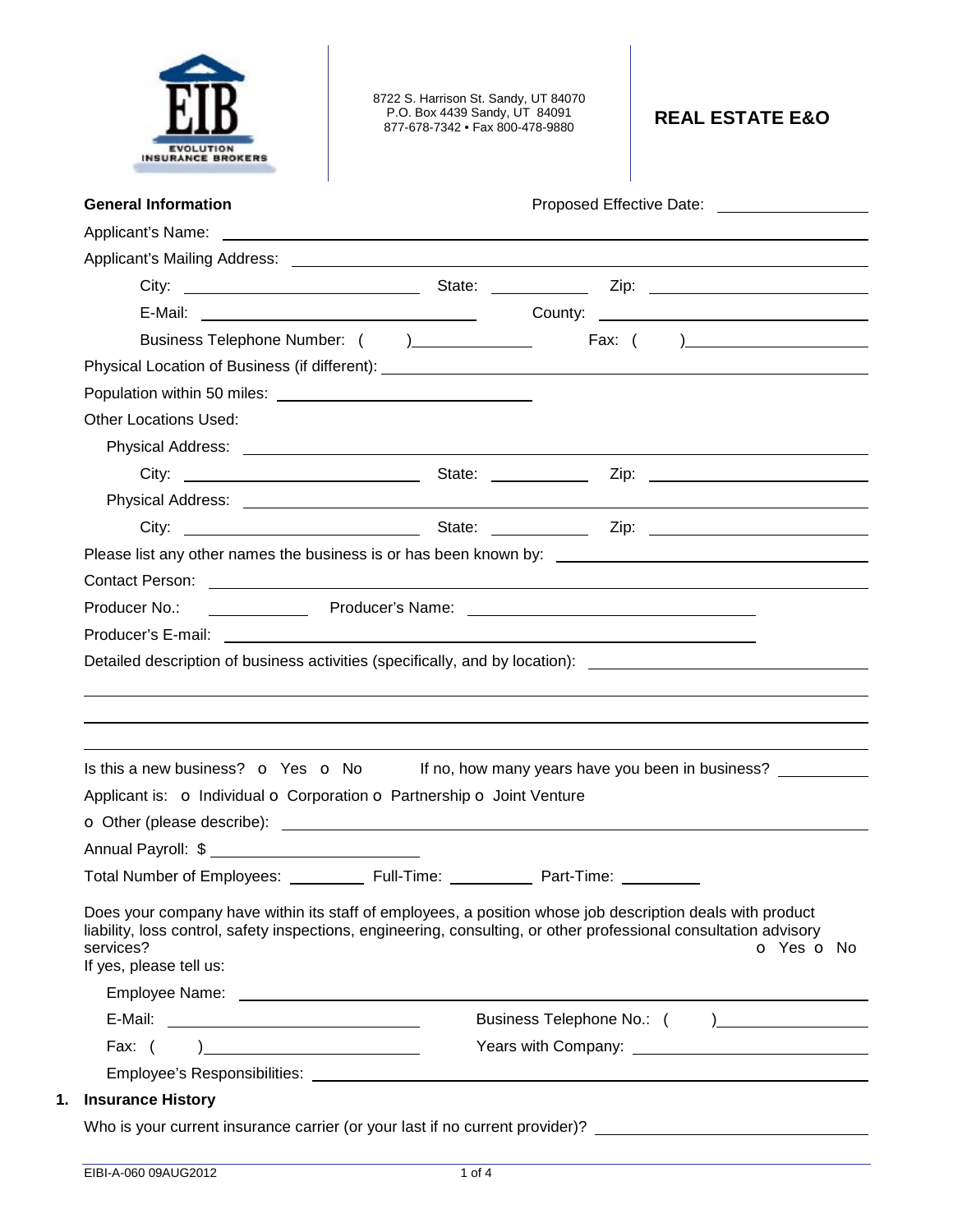Provide name(s) for all insurance companies that have provided Applicant insurance for the last three years:

|                                                                                                           | Coverage: | Coverage: | Coverage: |            |
|-----------------------------------------------------------------------------------------------------------|-----------|-----------|-----------|------------|
| <b>Company Name</b>                                                                                       |           |           |           |            |
| <b>Expiration Date</b>                                                                                    |           |           |           |            |
| <b>Annual Premium</b>                                                                                     | \$        | \$        | \$        |            |
| Has the Applicant or any predecessor or related person or entity ever had a claim?                        |           |           |           | O Yes O No |
| Completed Claims and Loss History form attached (REQUIRED)?                                               |           |           |           | O Yes O No |
| Has the Applicant, or anyone on the Applicant's behalf, attempted to place this risk in standard markets? |           |           |           |            |
|                                                                                                           |           |           |           | O Yes O No |

If the standard markets are declining placement, please explain why:

## **2. Desired Insurance**

## **Limit of Liability - Professional Liability Coverage:**

Per Act/Aggregate **Per Act/Aggregate** Per Person/Per Act/Aggregate

| O | \$50,000/\$100,000    | $\circ$  | \$25,000/\$50,000/\$100,000     |
|---|-----------------------|----------|---------------------------------|
| O | \$150,000/\$300,000   | $\circ$  | \$75,000/\$150,000/\$300,000    |
| O | \$250,000/\$1,000,000 | $\circ$  | \$100,000/\$250,000/\$1,000,000 |
| O | \$500,000/\$1,000,000 | O        | \$250,000/\$500,000/\$1,000,000 |
|   | Other:                | $\Omega$ | Other:                          |

**Self-Insured Retention (SIR):** o \$1,000 (Minimum) o \$1,500 o \$2,500 o \$5,000 o \$10,000

## **3. Business Activities**

- 1. Person providing accounting and tax services:
	- a. Name:
	- b. Address:
- 2. Staff information (indicate number including independent contractors):

|                                    | <b>FULL</b><br>TIME | <b>PART</b><br>TIME | <b>INACTIVE</b> |
|------------------------------------|---------------------|---------------------|-----------------|
| Principals, Partners and Officers: |                     |                     |                 |
| Licensed Real Estate Agents:       |                     |                     |                 |
| <b>Property Management Staff:</b>  |                     |                     |                 |
| Real Estate Appraisers:            |                     |                     |                 |
| Clerical:                          |                     |                     |                 |
| All Other (Describe):              |                     |                     |                 |
|                                    |                     |                     |                 |

- 3. Closings:
	- a. How many closings did your firm have in the last 12-month period?
	- b. How many closings did your firm have in the prior 12-month period?
	- c. How many closings does your firm expect to have in the next 12 months?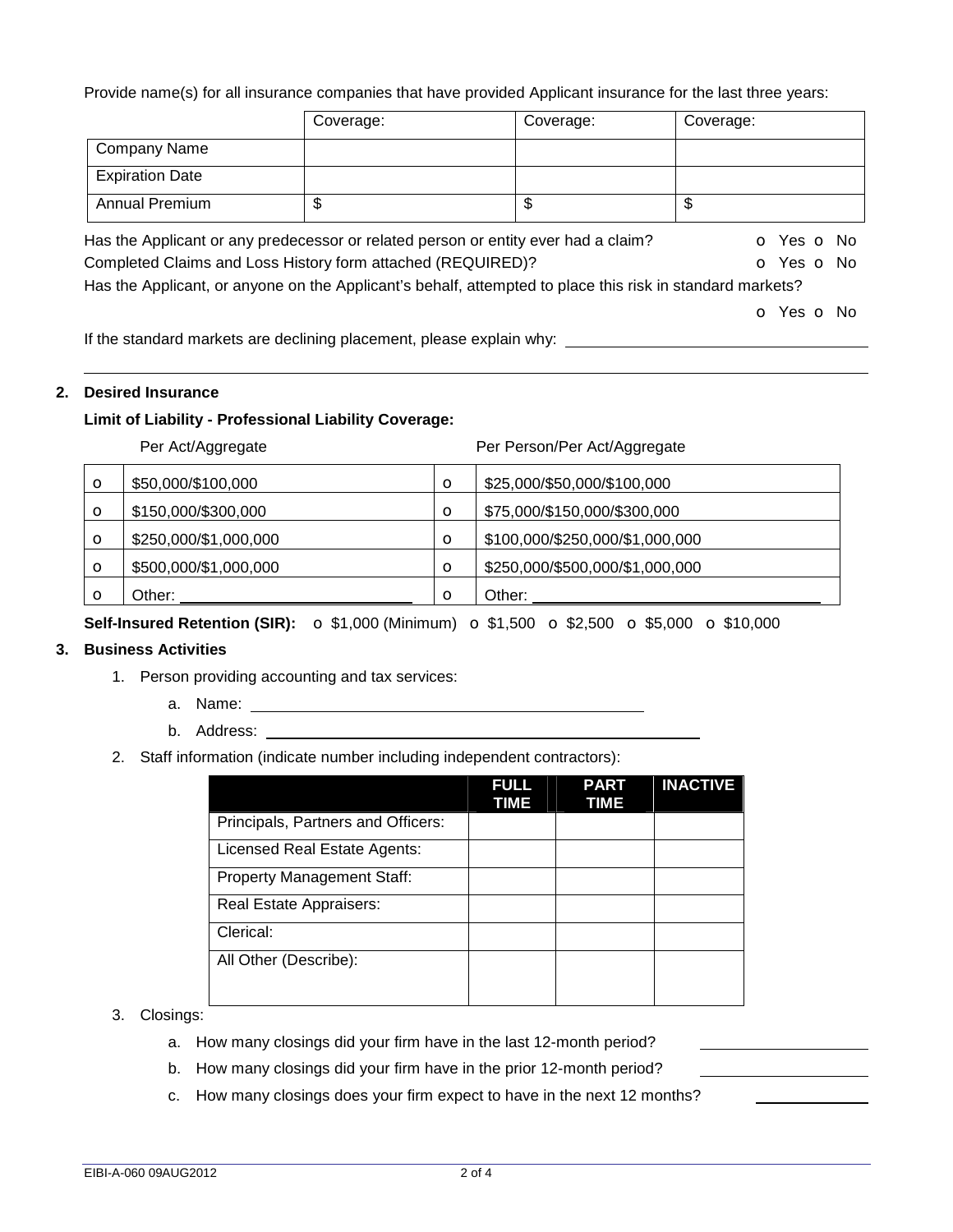| 4. | Listings: |
|----|-----------|
|    |           |

|    | How many listings did your firm have in the last 12 months?<br>a.                                                                       |                      |
|----|-----------------------------------------------------------------------------------------------------------------------------------------|----------------------|
|    | How many listings did your firm have in the prior 12-month period?<br>b.                                                                |                      |
|    | How many listings does your firm expect to have in the next 12 months?<br>c.                                                            |                      |
| 5. | What percentage of residential properties were sold by you, with home warranties, in the last 12 months?                                |                      |
|    |                                                                                                                                         | %                    |
| 6. | What percentage of your sales in the last twelve months used property disclosure forms?____________%                                    |                      |
| 7. | What percentage of your gross commission income in the last 12 months involved other than residential<br>properties?                    | %                    |
| 8. | What percentage of your agents completed a formal continuing education program, related to real estate,<br>in the last 12 months?       | %                    |
| 9. | What percentage of your gross commission income in the last 12 months involved new construction?                                        |                      |
|    | 10. What percentage of your residential property sales in the last 12 months involved broker-owned<br>properties?                       | $\frac{9}{6}$        |
|    | 11. What is the approximate population of the area you serve?                                                                           |                      |
|    | 12. List all states in which you are licensed to conduct real estate activities:                                                        |                      |
|    | 13. Has your firm's name ever changed, or has there been any acquisition, consolidation, dissolution, merger,                           |                      |
|    | or change in business organization?                                                                                                     | $\Box$ Yes $\Box$ No |
|    | 14. Do you require use of an operations policy and procedure manual by staff?                                                           | $\Box$ Yes $\Box$ No |
|    | 15. Do you use other than approved forms?                                                                                               | Yes    No            |
|    | 16. Are home warranties available through your office?                                                                                  | $\Box$ Yes $\Box$ No |
|    | 17. Are any mortgage brokers represented in your office?                                                                                | $\Box$ Yes $\Box$ No |
|    | 18. Do you conduct any real estate training classes or seminars?                                                                        | $\Box$ Yes $\Box$ No |
|    | 19. Have any accusations of violations of fair housing laws been made against you in the last five years?                               |                      |
|    |                                                                                                                                         | $\Box$ Yes $\Box$ No |
|    | 20. Are you aware of any act, error, omission or other circumstances which might be expected to be the basis                            |                      |
|    | of a claim or suit against you?                                                                                                         | $\Box$ Yes $\Box$ No |
|    | 21. Have you ever had a professional license or registration denied, suspended, revoked, non-renewed, or                                |                      |
|    | restricted?                                                                                                                             | Yes  No              |
|    | 22. Have you ever been reprimanded by any court or administrative agency?                                                               | $\Box$ Yes $\Box$ No |
|    | 23. Have you ever been accused of violating any professional association's code of ethics?                                              |                      |
|    |                                                                                                                                         | Yes    No            |
|    | <b>Attachments Needed</b>                                                                                                               |                      |
|    | Attach copies of the following. If unable to provide any of these, explain why on a separate page.                                      |                      |
|    | The declarations page of your current E & O policy.                                                                                     |                      |
|    | A roster of all employees.                                                                                                              |                      |
|    | A copy of the disclosures form used by you for residential property sales.<br>Hard copy loss runs from your current and prior insurers. |                      |